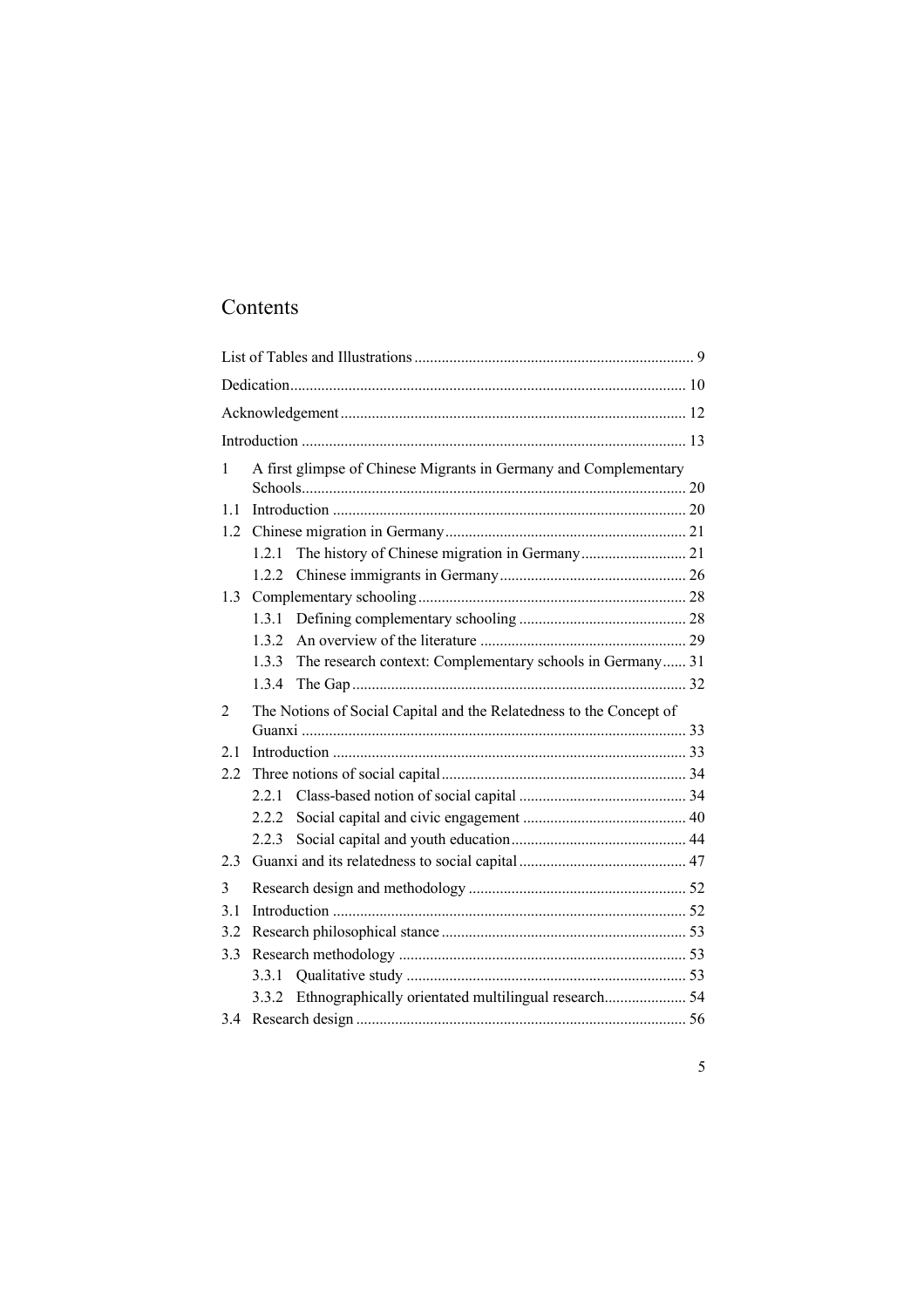|     | 3.4.1 |                                                                 |  |  |
|-----|-------|-----------------------------------------------------------------|--|--|
|     | 3.4.2 |                                                                 |  |  |
|     | 3.4.3 |                                                                 |  |  |
| 3.5 |       |                                                                 |  |  |
|     | 3.5.1 |                                                                 |  |  |
|     |       |                                                                 |  |  |
| 3.6 |       |                                                                 |  |  |
|     | 3.6.1 |                                                                 |  |  |
|     | 3.6.2 |                                                                 |  |  |
|     | 3.6.3 |                                                                 |  |  |
| 4   |       |                                                                 |  |  |
| 4.1 |       |                                                                 |  |  |
| 4.2 |       |                                                                 |  |  |
|     | 4.2.1 |                                                                 |  |  |
|     | 4.2.2 |                                                                 |  |  |
|     | 4.2.3 |                                                                 |  |  |
| 4.3 |       |                                                                 |  |  |
|     | 4.3.1 | Forming the Networker group on Saturday mornings  82            |  |  |
|     | 4.3.2 |                                                                 |  |  |
| 4.4 |       |                                                                 |  |  |
|     | 4.4.1 |                                                                 |  |  |
|     | 4.4.2 |                                                                 |  |  |
|     | 4.4.3 |                                                                 |  |  |
|     | 4.4.4 | The maintenance of Mandarin language and Chinese ties for their |  |  |
|     | 4.4.5 |                                                                 |  |  |
|     | 4.4.6 |                                                                 |  |  |
| 5   |       |                                                                 |  |  |
| 5.1 |       |                                                                 |  |  |
| 5.2 |       |                                                                 |  |  |
|     | 5.2.1 |                                                                 |  |  |
|     | 5.2.2 |                                                                 |  |  |
|     | 5.2.3 | Material possessions and high social status  113                |  |  |
| 5.3 |       |                                                                 |  |  |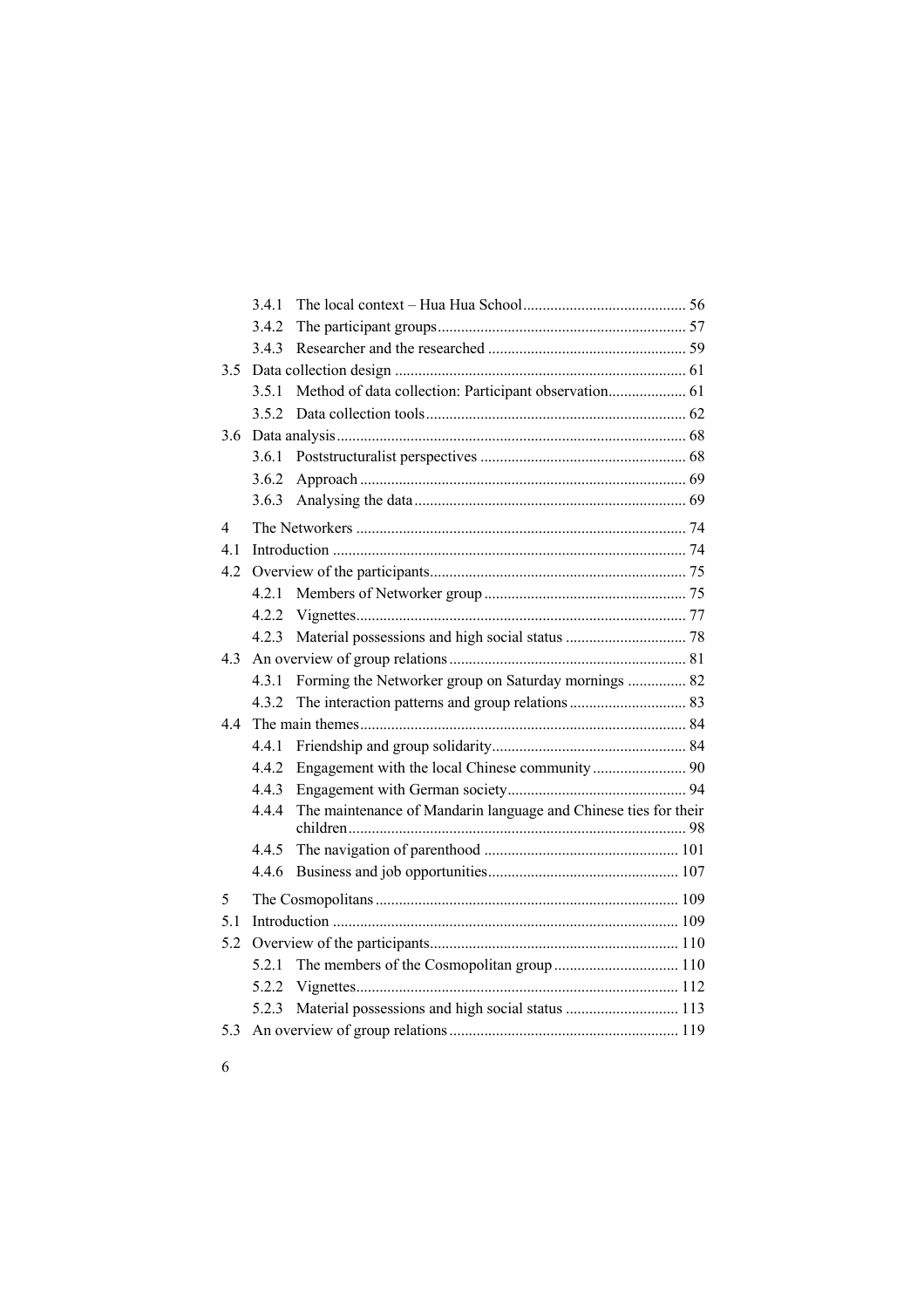|     | 5.3.1 | Forming the Cosmopolitan group on Saturday afternoons  119             |  |
|-----|-------|------------------------------------------------------------------------|--|
|     | 5.3.2 | The interaction patterns and group relations 120                       |  |
|     | 5.3.3 |                                                                        |  |
| 5.4 |       |                                                                        |  |
|     | 5.4.1 | Maintenance of the shared history in China 124                         |  |
|     | 5.4.2 |                                                                        |  |
|     | 5.4.3 | Engagement with the local Chinese community 134                        |  |
|     | 5.4.4 |                                                                        |  |
|     | 5.4.5 |                                                                        |  |
|     | 5.4.6 |                                                                        |  |
| 6   |       |                                                                        |  |
| 6.1 |       |                                                                        |  |
| 6.2 |       |                                                                        |  |
|     | 6.2.1 |                                                                        |  |
|     | 6.2.2 |                                                                        |  |
|     | 6.2.3 | Material possessions and low social status/social isolation  155       |  |
| 6.3 |       |                                                                        |  |
|     | 6.3.1 |                                                                        |  |
|     | 6.3.2 | The interaction patterns and group relations  160                      |  |
|     | 6.3.3 |                                                                        |  |
| 6.4 |       |                                                                        |  |
|     | 6.4.1 |                                                                        |  |
|     | 6.4.2 | Alternative engagement with the local Chinese community                |  |
|     | 6.4.3 |                                                                        |  |
|     | 6.4.4 | The maintenance of various Chinese linguistic forms and rural          |  |
|     | 6.4.5 |                                                                        |  |
| 7   |       | A site of safe space, the reproduction of social order and Guanxi  186 |  |
| 7.1 |       |                                                                        |  |
| 7.2 |       |                                                                        |  |
|     | 7.2.1 | A safe site for group solidarity, friendship and trust 187             |  |
|     | 7.2.2 |                                                                        |  |
|     | 7.2.3 |                                                                        |  |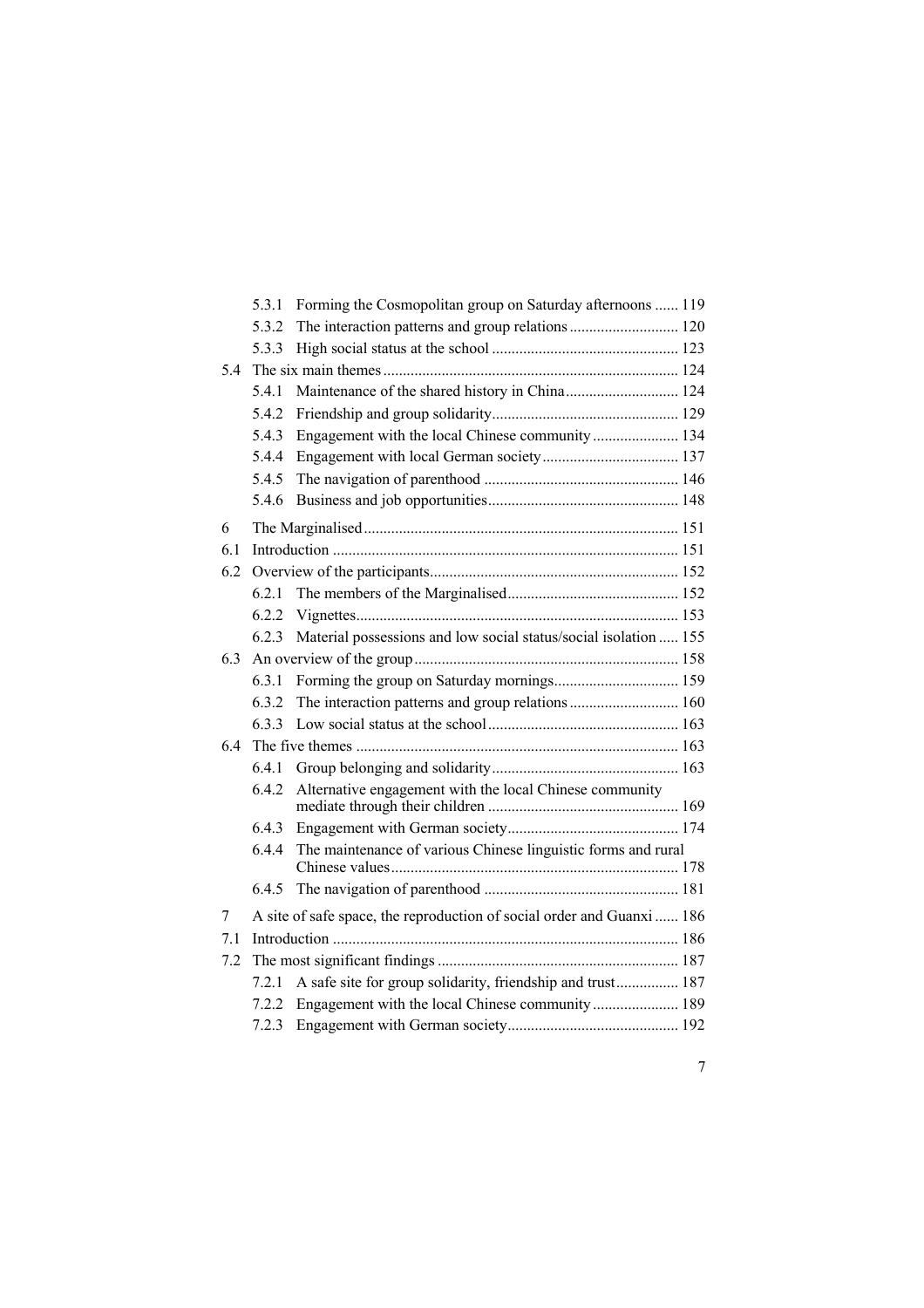|     | 7.2.5 | Hua Hua School - a microcosm of the reproduction of social     |  |
|-----|-------|----------------------------------------------------------------|--|
|     |       |                                                                |  |
|     |       |                                                                |  |
| 7.4 |       |                                                                |  |
| 8   |       | Guanxi and the significant of social capital in the Chinese    |  |
|     |       |                                                                |  |
| 8.1 |       |                                                                |  |
| 8.2 |       |                                                                |  |
|     | 8.2.1 | The nature of the social relationships: emotional bonds, group |  |
|     |       |                                                                |  |
|     |       |                                                                |  |
|     | 8.2.3 | The significance of social capital in complementary school     |  |
|     |       |                                                                |  |
|     |       |                                                                |  |
| 8.4 |       |                                                                |  |
| 8.5 |       |                                                                |  |
|     |       |                                                                |  |
|     |       |                                                                |  |
|     |       |                                                                |  |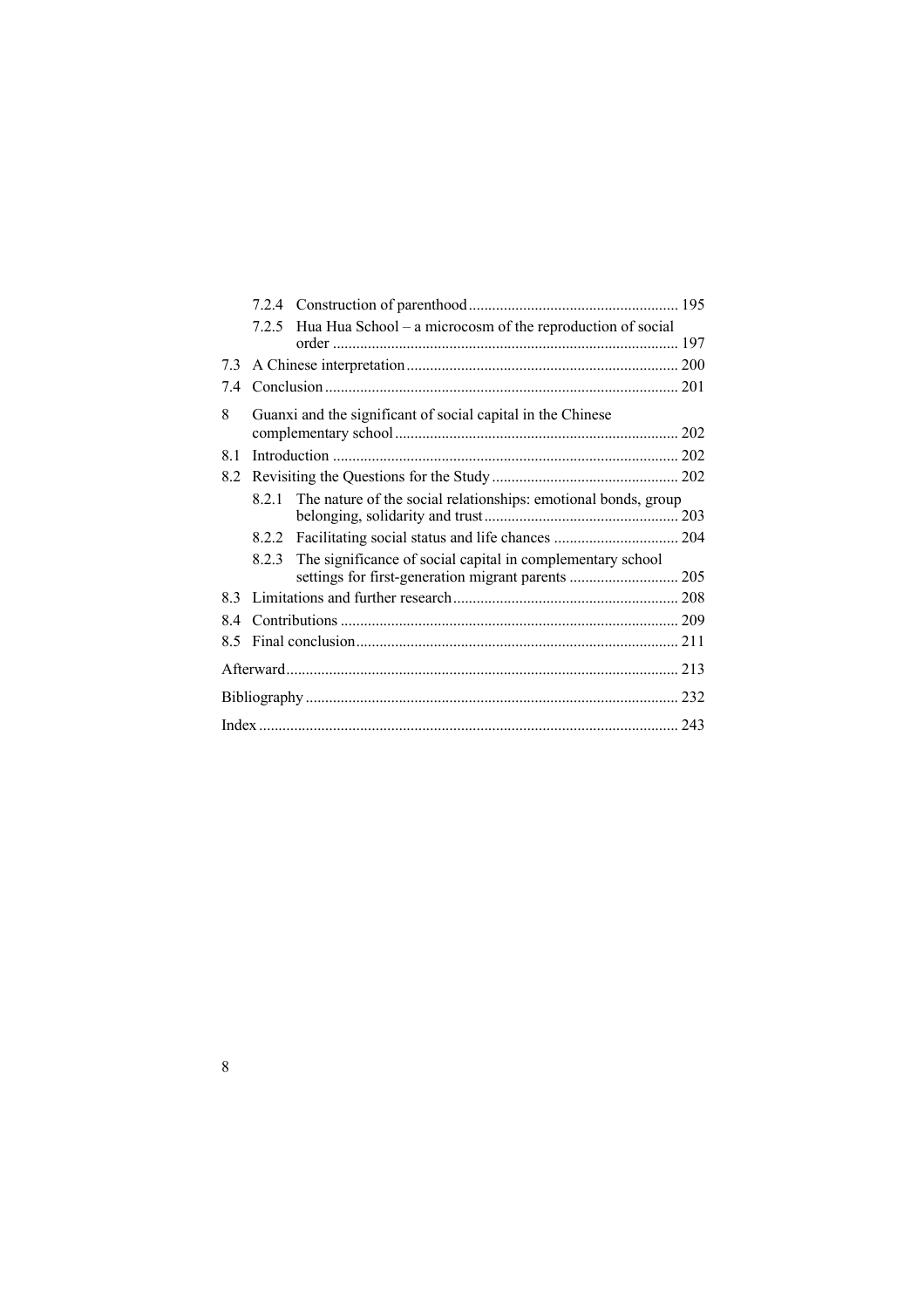## Acknowledgement

I would like to express my gratitude to the participants who generously opened and shared part of their lives with me and enabled me to pursue this research. My thanks also go to all the colleagues and friends that I have encountered during this journey for their inspiring ideas, continual support and precious friendship.

In particular, I would like to express my special thanks to Dr. Sian Preece, my supervisor, for her guidance since the moment I commenced my journey on this project. I am sincerely grateful for her endless intellectual, spiritual and emotional support. Without her tremendous sympathy, encouragement and insights, I would not have been able to complete this book. My deepest and heartfelt thanks also go to Prof. John O'Regan for his inspiration and generosity which have accompanied me during this long and ambitious academic pursuit.

I would like to thank Sarah Gartland, who, as a colleague and a dear friend, tirelessly and attentively proofread the whole book, as well as sharing her companionship with me during this long journey, and Sherin Spielman, a close friend and a talented artist, who invested long hours in the illustrations presented in this book.

I am deeply indebted to my mom, who, from the start, has enabled me to have a life filled with experiences that lit the desire for this study; who encouraged me to carry on with my university studies and to begin this path of the PhD; who has endlessly supported every step of my life so far without any expectations; who is never disappointed when my life choices do not coincide with what she would have wished for me. Her unwavering and unconditional love has made this book possible. Her pleasure and pride in my achievement has touched me immensely. Her belief and courage for life has been the motivation of this book.

Words are not adequate to express my deepest and heartfelt thanks to my husband for his unbroken patience, support, encouragement and trust. I would like to express my appreciation for the enormous amount of time he invested in listening to my research progress, and the difficulties and disappointments I have encountered. I am humbled to recount his unfailing support during the most difficult time in his life. I am also grateful to his and his mother's terrific help with childcare, which made my study and trips to London possible.

Finally, I would especially like to thank my daughter Hope, who as a young child started this journey with me, who has been both a witness and the exceptional inspiration for this study, and who is the reason for my being.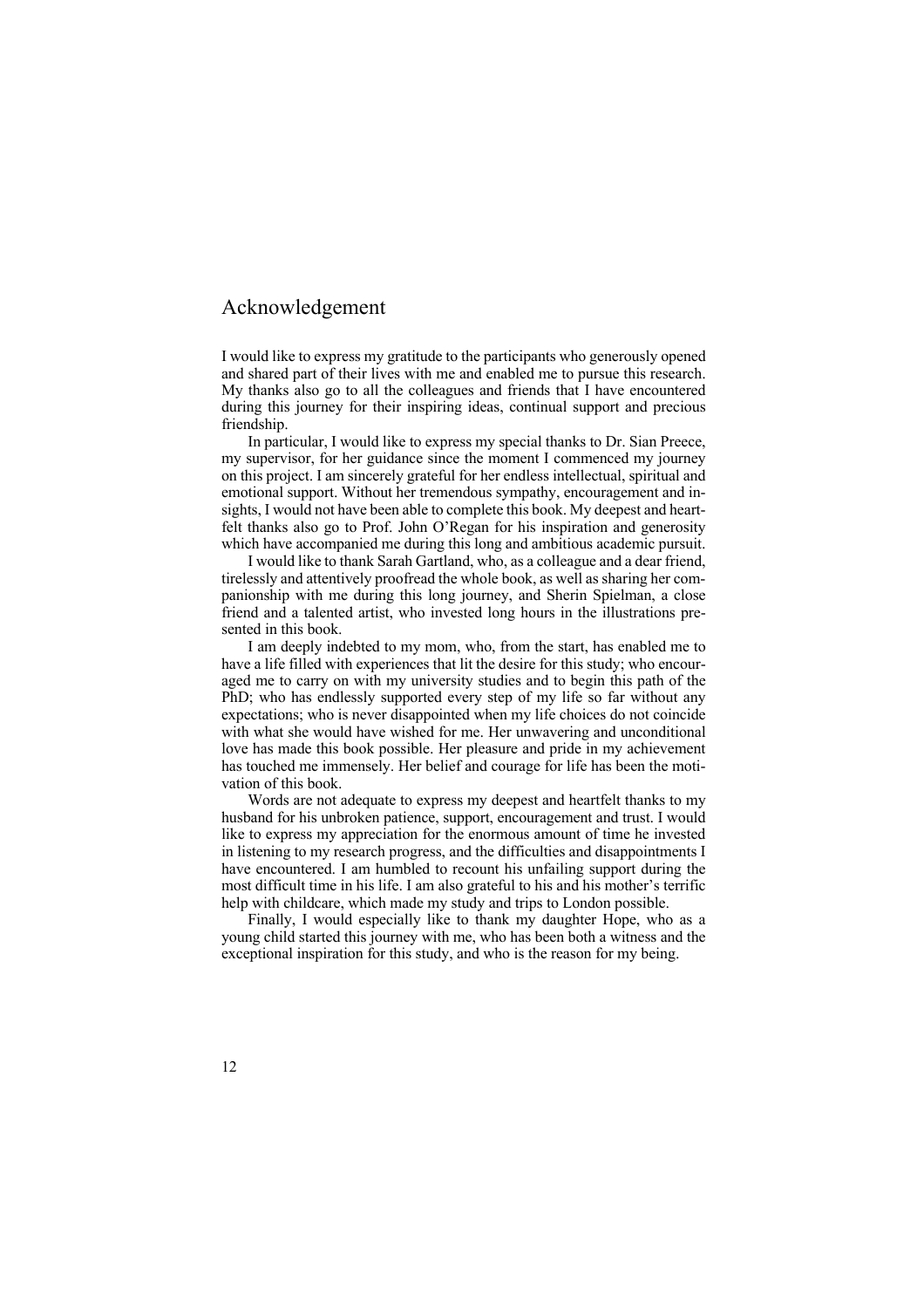## Introduction

Like so many of today's Chinese in Germany, I am a relatively recent arrival to the country, having spent most of my life elsewhere. At the age of 30, I came to Germany with a dream of building my own family. Although I had no local, cultural, and linguistic knowledge of the country, I thought I was going to settle down. Born in Beijing, I spent much of my childhood in the old city of Beijing, investigating every corner of the Forbidden City and Qian Men Da Jie. My world was the inner two rings of modern Beijing, a world which was childish, fun, and safe. My teenage years saw me in Scotland, where I found myself alone in a small village, learning about Scottish weather and British education. In my memory it is cold, windy, and full of curiosities. I try to remember the time of my 20s, which unfolded in England where I received my Bachelor and Masters degrees. I recall a phase of colours and self-confidence.

Later, life has split into different parts: family life in Germany, PhD in London, and spending time with my mom and brother in California, in the States. While I was able to commute easily between London and California where I was familiar with the local cultural patterns and fluent in the language, I found that it was rather difficult to engage myself with my German environment. The world here was foreign; I had never felt so far away before. The most difficult thing was not becoming fluent in a third language, not making sense of the local customs, but creating my own friendship circle. On the one hand, it took me a long time to become friendly with the local Germans because of their different socialisation norms. On the other hand, I was out of reach from any Chinese communities in the country. Unlike most Chinese migrants in Germany, my path to the country had nothing to do with the classic Chinese settlements (see Chapter 1): I did not come to the country for higher education where one can forge solid friendship in universities; I did not have any companions from China with whom I could share my own confusions and vulnerabilities. Marrying a German does not help me to stay in touch with my own flesh and blood. Indeed, I was, for a while of the time, vulnerable in the country for which I had so much hope.

The impetus for this research arose from my own migrant experiences and life trajectories, and it would never have taken place, if my daughter had not been attending a Chinese complementary school in Germany prior to the research. It all began with my thrill at seeing one or two Chinese people every once in a while, at the very early stage of my life in Germany, sometimes later encountering them on a street, and hearing Mandarin on a bus, a train or in other public settings in the major city where I have settled. The curiosity about my own ethnic migrant group in Germany came to the fore some years prior to this study, when I registered my daughter to learn the Mandarin language in a local Chinese school. On that day, I entered a place where I was overwhelmed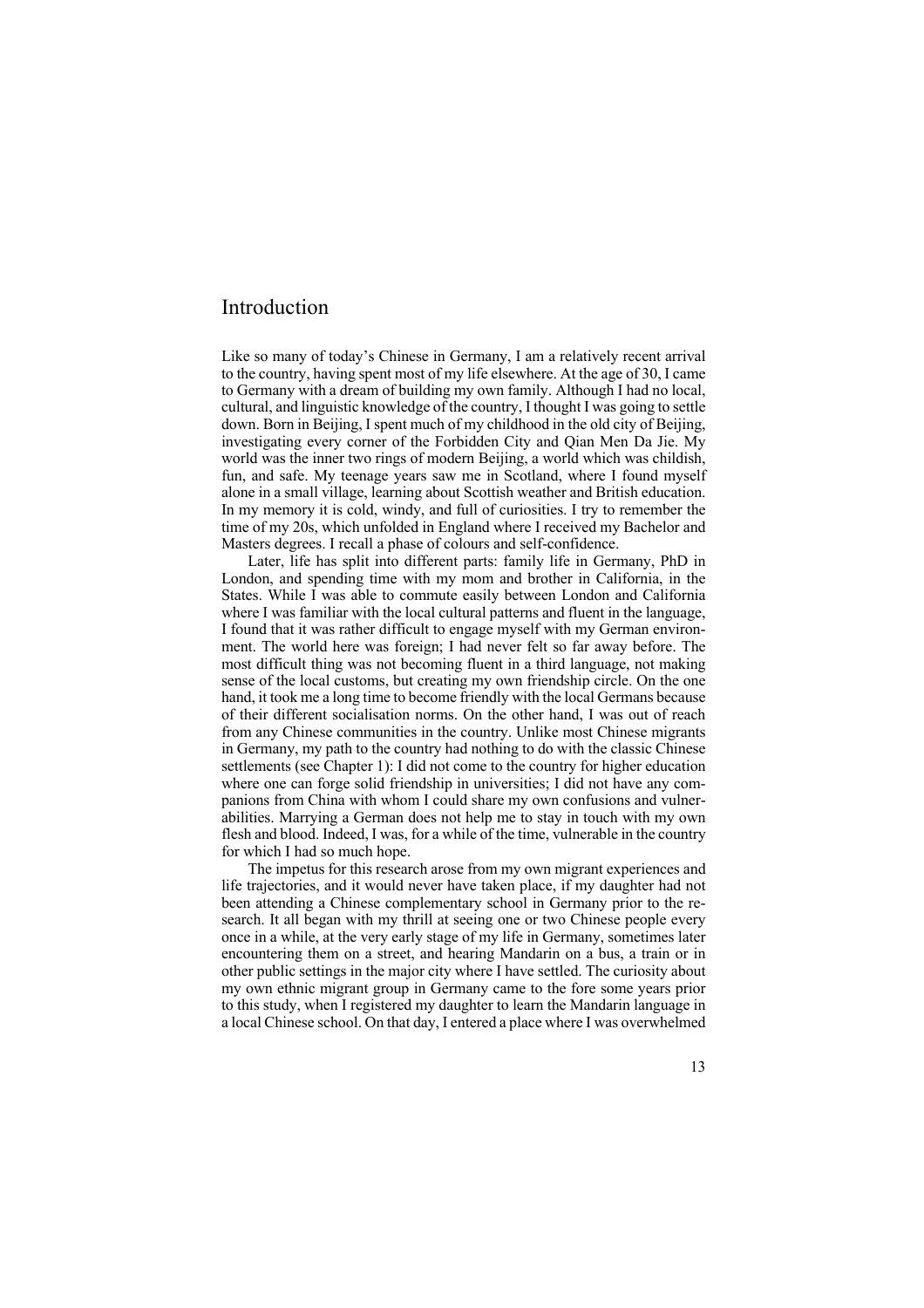by the memory deep inside of me. It had been a long time since I had seen a crowd of Chinese and greeted them by saying nihao 你好 (how are you). Many Chinese parents were there at the school, divided into different groups. They were chatting, joking, sharing food, playing mahjong and practising yoga. There were so many of them that I was not able to count them all. However, I was primarily interested in their stories.

Until recently there was a dearth of studies on Chinese communities and the lives of Chinese migrants in modern Germany. The need to investigate Chinese communities in modern Germany was widely ignored by the scholars of social sciences (Gütinger 2004). However, this absence has drawn increasing attention, in particular from scholars with ethnic Chinese minority backgrounds, and the topic of Chinese communities in Germany has slowly become an emerging theme in the field of sociology studies over the past few years. For instance, Maggie Leung, a Hong Kong-born researcher, has conducted a series of studies related to the important strategy of ethnic networking for Chinese-run business in Germany (Leung 2001, 2005b), the construction of Chinese migrants' identities in Germany (Leung 2006), and the question of how Chinese immigrant tourism business owners and related suppliers pursue their business opportunities in Germany and their practice of transnationalism and transculturalism (Leung 2005a, 2009). Silvia Van Ziegert, a second-generation Chinese-American of Hong Kong descent, studies the culture of diasporic Chinese communities in both the United States and Germany, suggesting that overseas Chinese are constantly reconstructing Chinese culture, forming transnational linkages (Ziegert 2007). In a later study, Qilan Shen, a Shanghai-born writer, portrays a detailed picture of the formation and diversity of an evangelical Chinese community in Leipzig, Germany, with the focus on the transnational mission and immigrant lifestyle of the community members (Shen 2010). Nevertheless, few of these studies have taken place in the domain of sociolinguistics. With an emphasis on Chinese migrants social-linguistic (oral) interactions, the current book intends to contribute to the legends of first-generation Chinese migrants and open up discussions on the phenomenon of Chinesische Schule (中文学校/Chinese school) in modern German society.

In this book, I focus on the parental social interactions established at a Chinese complementary school in a major city, in Germany, hoping to demonstrate the significance of the interactions for first-generation migrant parents. To be more specific, I investigate the empowerment and the constraints of such parental social interactions for the first-generation migrant parents. Here I am following the concept of social capital, which broadly refers to the value of the interactions of social groups. The three most influential notions of social capital are: the ways in which resources potentially and actually reside in durable social networks with an emphasis on the reproduction of social inequality (Bourdieu 1986, 1987, 2018); the ways in which certain social structures facilitate social actions which support youth education (Coleman 1988, 1990b); and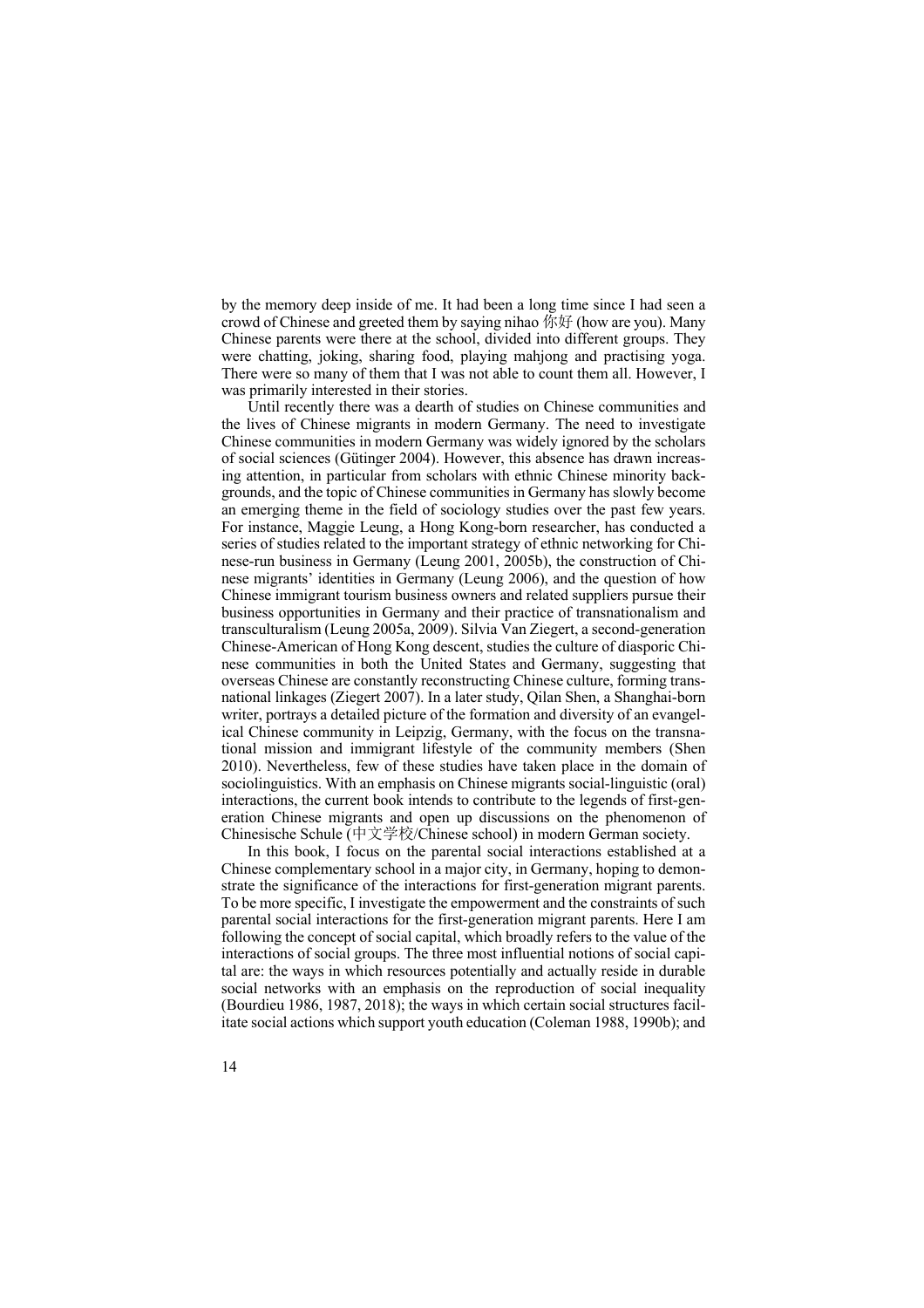individual connections, trust, and norms of reciprocity with attention given to civic engagement (Putnam 1993b, 1995, 1996, 2000). My aim is to contribute to knowledge on ethnic Chinese minority studies in the field of sociolinguistic ethnography with a focus on the value of social interactions in relation to the concepts of social capital as well as including the notion of Guanxi  $\ddot{\pm}$   $\ddot{\hat{\mathcal{F}}}$ , which refers to the interpersonal relationship in Chinese society (Bian 2001; 2006; Chen and Chen 2004; Lin 2001; Qi 2012, 2013). This provides a Chinese perspective that adds to the anglophone literature.

The research for this book took place at Hua Hua School, a pseudonym for a Chinese complementary school in Germany. Hua Hua School has more than 500 students and is open one day each weekend. Over the whole day, parents and students come and go, and many parents remain at the school while their children take lessons. I conducted the research with the participants, namely, the parents who waited at the school. All the participants were China-born and came to Germany as first-generation migrants. Participants were between the ages of 30 and 50, and their origins were from across Mainland China. All my participants are multilingual. Their linguistic repertoires include more than one language; for example, many of them spoke varieties of Chinese, German and English.

My immediate concern was a desire to gain a deeper understanding of the social interactions of Chinese migrants in Germany. Given my own narratives and social background, inevitably I focused on parental interactions, in particular, parental social interactions among first-generation Chinese migrants in Germany. Sending my own child to a Chinese language school operated by a local ethnic Chinese community, I witnessed the intense social interactions at the school site and the resources that emerged from the parental group interactions. My own multilingual repertoire allows me to participate at the school site, listening to conversations, grasping meanings and collecting data which is most interesting. This impression formed the starting point for this book. As a researcher, I am informed by qualitative research, since the nature of the question posed for this research presumes the need for an exploratory and interpretive approach. I also see myself operating in a post-structuralist paradigm where the world is discursively constructed and truth is socially shaped. I therefore see the phenomenon of social capital as being discursively constructed through the social interactions among my participants in this study. Bearing in mind the material basis of social capital (Bourdieu, 1986) and the fact that the main social capital theorists in this study do not take a poststructuralist approach to the concept, I treat the data of this study as discursively constructed. Following Block (2014), I intend to reconcile the material world with the discursive social truth and draw attention to the interaction of social structure and human agency, which sees structures facilitate and constrain individual actions while individual actions serve to constantly reshape and reproduce the same structures (ibid). In other words, by looking into the spoken interactions among